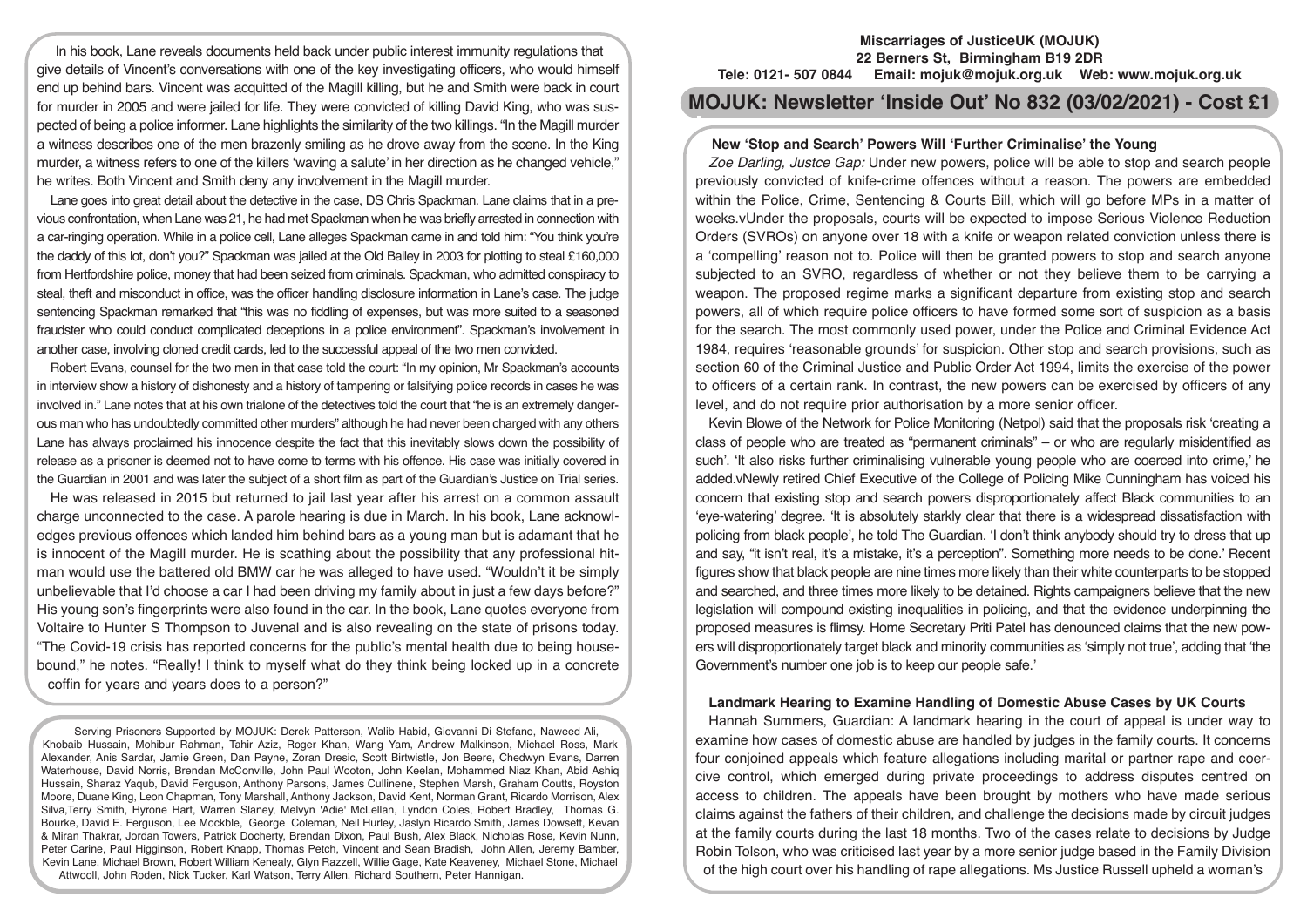appeal after she complained Tolson had deduced she could not have been raped because she took "no physical steps" to stop her assailant. Barrister Christopher Hames QC, representing one of the four women, says his client is challenging Tolson's decision to make "absolutely no findings" in respect of her "myriad of allegations", including complaints of non-consensual sex, coercive control and that her partner "slapped her hard" when she was heavily pregnant.

The court of appeal heard how the mother had had an on-off relationship with her ex-partner, who had wrongfully retained their child at his home overseas after the mother had left them there for a visit. Hames said Judge Tolson ignored an important admission by the father that on a few occasions he used physical violence. He told the court of appeal on Tuesday that Tolson had found the father's account to be consistent, despite police evidence to the contrary. Hames asserted that Tolson's reference to the mother's mental health issues as her "demons" flavoured his entire approach to her and her evidence. He said: "It was clear the judge was not keeping an open mind about the allegations the mother made. He didn't analyse the evidence appropriately at all. He failed to take a holistic evaluation of all the evidence before him." Hames said Tolson had wrongfully placed emphasis on the fact the alleged non-consensual sex preceded "many other occasions of consensual sex" and the decision by the mother to leave the child abroad with the father. "It should not be taken that just because a woman has consented to sex in the past that she should be taken as consenting every time … I would have hoped that this is an assumption long assigned to the judicial dustbin."

The appeal raised issues of how claims of coercive and controlling behaviour are handled in the family courts. "In this appeal, as in other cases, the real question is not limited to what happened, but whether those events were abuse themselves and/or whether there is sufficient evidence of patterns of behaviour which is demonstrative of an abusive relationship," Hames told appeal judges Sir Andrew McFarlane, Lady King and Lord Holroyde in a written case outline. Hames said Tolson had commented that incidents of note were "insignificant in themselves" and ignored that victims of abuse do not always recognise themselves as victims and as a result may not report abuse to the authorities.

On behalf of the respondent, barrister Janet Bazley QC highlighted "extravagant claims" made by the mother including that the father had a personality disorder and that one of his older children was a risk to their child. Bazley said Tolson had concluded it was impossible to reconcile sending a very young child to live with their father for an extended period with her claims and concerns about the father's ability to provide adequate care.

The court also heard that the mother had told psychiatrists the father was a "good man and not abusive". Barrister Amanda Weston QC, who is representing a second woman challenging a ruling by Tolson, said he had been wrong to find her client's allegation of rape "deeply unconvincing" because she had had consensual intercourse with the father on other occasions. "The judge failed to consider the rape allegations in the context of a pattern of coercive control," she said in a written outline of the case. The judge was wrong to find the mother's case 'weakened' because she did not conform to his stereotype of the ideal victim, as she delayed in reporting the allegations."

Charlotte Proudman, one of the mother's lawyers, told the Guardian: "These appeals show the need to update how family courts approach cases involving rape, domestic abuse and coercive control. All too often we see outdated attitudes towards wider domestic abuse, which could leave parents and children at risk of harm. It's been two decades since the family courts have looked at these issues and these landmark appeals couldn't be more timely."

A report by the Ministry of Justice published last year warned that "rape myths" can be

#### **Criminality - in the Eyes of Immigration Officials, a Stain That Won't Wash Out**

*Kingsley Napley, Lexology:* We all make mistakes - but some people make very big mistakes and end up breaking the law. Mercifully legislation allows for debts repaid to society to be forgotten through a rehabilitation law, whereby certain criminal convictions can become 'spent' after a period of time. However, when it comes to foreign nationals wishing to enter or stay in the UK, rehabilitation provisions are almost non-existent; furthermore the threshold at which immigration authorities can deny someone entry or permission to stay has recently been lowered. The UK's Immigration Rules include general grounds for refusal which most immigration applications must not fall foul of – the general grounds are divided between mandatory and discretionary grounds, under which applications must or may be refused respectively. The general grounds now also apply to most EEA nationals wishing to enter the UK.

Amongst the mandatory grounds for refusal, an application must be refused if the applicant has received a custodial sentence of 12 months or more regardless of when the sentence was issued - potentially precluding individuals who may have committed an offence many, many years ago from being able to come to the UK. Without qualification of the thresholds, applications must also be refused where the applicant is a persistent offender who shows a particular disregard for the law or has committed a criminal offence which caused serious harm. Previously custodial sentences of 4 years or longer, or sentences between 12 months and 4 years received in the last 10 years, would result in a mandatory refusal. Some jurisdictions may have comparatively strict sentencing laws, so that an offence that might receive a shorter custodial sentence or none at all in the UK nevertheless results in a substantial period of imprisonment.

Immigration officials do have a very limited discretion to grant permission to enter or to remain when a person's application falls for refusal on the general grounds, but in instances of criminality convincing an immigration officer to exercise discretion can be very difficult. The lack of flexibility in the Rules and current guidance appears to be unfair and fails to account for the passage of time and the circumstances of offences. The fact rough sleeping is now a discretionary ground for refusal further shows the harsh standpoint currently taken. It is questionable what public policy is served by denying entry or refusing visas to an individual who may have committed a relatively minor offence, potentially decades ago, and who cannot reasonably be described as representing a risk to the UK or the public. It appears that reformed characters are simply not accommodated for under the current law

#### **Kevin Lane Publishes Book in Hope of Overturning Murder Conviction**

*Duncan Campbell, Guardian:* A man serving a life sentence for a controversial hitman murder committed nearly 30 years ago has taken the unusual step of publishing a book from inside prison with fresh evidence he hopes will lead to his conviction being overturned. With his book titled Fitted Up and Fighting Back, Kevin Lane believes he can finally prove his innocence of the contract shooting of Robert Magill in Hertfordshire in 1994. Lane, now 53, was convicted after two trials on a majority verdict of murdering Magill, who had been out walking his dog in Rickmansworth. Witnesses saw two masked men fleeing the scene in a red BMW after shooting Magill, who was known to have a number of enemies because of his involvement in protection rackets. The BMW car allegedly used as the getaway vehicle was traced, and one of Lane's palm prints was found on a bin-liner in the boot. Within hours of the shooting the names of two men, Roger Vincent and David Smith, were being spoken of as those responsible. The following year Vincent and Lane were charged with the murder but Vincent was acquitted at the subsequent trial.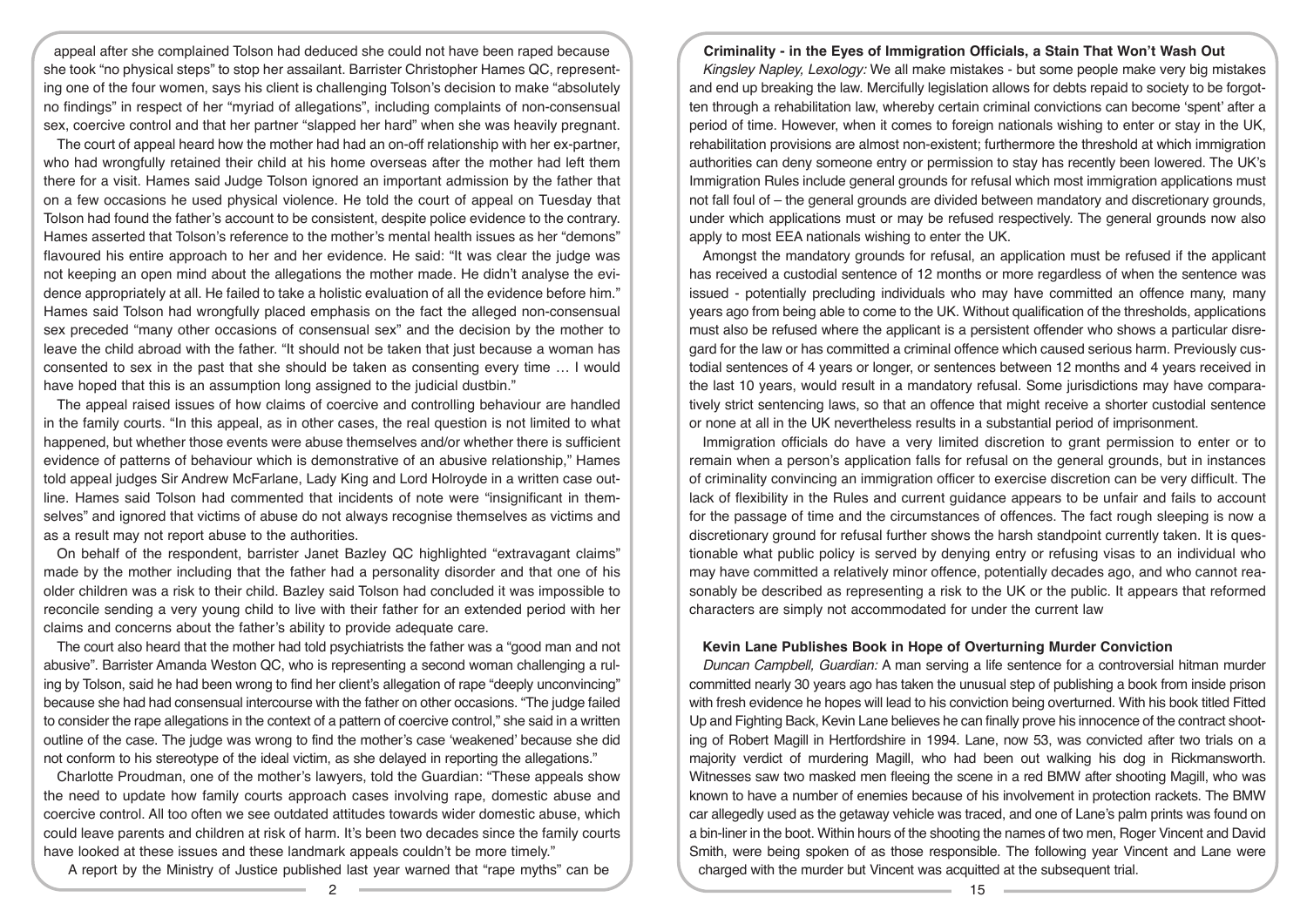that black people are twice as likely as white people in the UK to die in custody. Of those deaths in custody, the use of force is a feature in more than twice as many cases as other deaths in custody. "Through an analysis of our casework, Inquest has identified that the racial stereotype of 'big, black and dangerous', 'violent' and 'volatile' when woven into the culture and practice of the police has been a recurring feature of deaths involving the use of force and restraint by police in the UK," adds the submission. Deborah Coles, director of Inquest, said: "The UK claims transparency for its law enforcement and legal processes but our work tells a different story. We see a repetition of deaths of black people in police custody, raising concerns about structural racism, state violence, neglect and impunity." Coles said she hoped the eventual UN report would make concrete recommendations to the UK. The Met said that a senior officer had apologised for the failure to notify Clarke's family of the misconduct meeting.

# **Scottish CCRC Refer Convictions of David Pugh, Kevin Kane and Brian Meighan**

Jamie McKenzie, The Scotsman: SCCRC has referred the cases of David Pugh, Kevin Kane and Brian Meighan - known as the "Fernieside Three" - to the High Court of Justiciary Scotlandand a statement of reasons has been sent to the High Court, Lord Advocate and Crown Office. All three were convicted after trial of detaining a woman against her will and raping her in an Edinburgh tower block in 2000, with the Crown Office relying on evidence from a forensice examiner at trial in respect of injuries to the complainer.

They were each sentenced to six years in jail and released on licence in 2004. Initial appeals were refused in June 2002, and in 2004 the SCCRC refused to consider referring their cases back to the High Court. They also called for a judicial review to challenge the commission's refusal and this was turned down in July 2006. In April 2019, Pugh applied again to the commission, relying upon fresh evidence in the form of three experts which refuted the opinion evidence given by the forensic medical examiner at trial. Given the grounds to be reviewed were common to the co-accused, Meighan and Kane, they also applied to have their convictions reviewed in September 2020.

The SCCRC has now decided to refer the applicants' convictions to the High Court of Justiciary. The SCCRC considers the fresh evidence now available, which arises from research and developments in medical science since the time of original conviction, is of a "kind and quality" which was likely to have been of "material assistance" to the jury in its consideration of the critical issue of consent, and there "may have been a miscarraige of justice." The details were revealed on Friday 22nd January 2021, in a statement released by the Scottish Government on behalf of the SCCRC.

'Lured into trio's flat': The young mother said she was lured into a 14th-floor flat in Little France House. She told the High Court in Edinburgh in 2000 that she had been looking for a friend in Craigour Place at the time. When outside she called for her friend but got no reply and said she heard someone from the block of flats ask who she was looking for. The woman said she was told the friend she was seeking was in the flat where she found three strangers – Meighan, Kane and Pugh. The woman, 21 at the time, said she was worried and tried to leave but was pushed into the bedroom and attacked. Medical evidence was later produced which was claimed to show injuries consistent with sexual assault.

But the trio claimed the rape victim was allowed to alter her 14-page police statement regarding where the attack was said to have taken place, changing it from the stariwell of a high-rise to one of the accused's flats. The men also claimed police officers failed to test the woman for drug use and tried to suppress CCTV evidence. They insist the victim consented to group sex, and twice turned down the chance of parole by refusing to change their pleas to guilty.

applied in the family jurisdiction to undermine a woman's credibility. Two further women have challenged rulings by other judges – Judge Jane Evans-Gordon and Judge Richard Scarratt. No findings of abuse had been made against any of the men involved and each of them opposes the appeals. It is anticipated appeal judges will not only decide whether or not to uphold or reject the appeals – but may also issue new guidance to family court judges based on the findings.

# **Prison Service Failures to Support Young Adults Put Society at Risk**

*HM Inspectorate of Prisons:* The Prison Service has failed for more than a decade to deal effectively with young adult prisoners, missing opportunities to help them rehabilitate and putting communities at risk from reoffending, according to HM Chief Inspector of Prisons. Charlie Taylor warned that outcomes would remain poor for young adults under 25 and for society unless HM Prison and Probation Service (HMPPS) urgently addressed the current "haphazard" approach to more than 15,000 young adult prisoners. Mr Taylor has published a thematic report, Outcomes for young adults in custody. The report concludes that HMPPS places most young adults in adult prisons without any coherent strategy and with little understanding of the way young men in their early 20s mature. The Chief Inspector recalled the comments, in a report published in 2006 about young adults, from the former Chief Inspector, Dame Anne Owers. She warned then: "What will not work is simply to decant young adults into the mainstream adult prison population. That will not provide environments that meet standards of safety and decency – or, crucially, that are able to make a real difference to reducing reoffending among this age group."

Mr Taylor said: "It is disappointing that this warning was ignored, and we now have a system where nearly all young adults have simply been placed into mainstream establishments, which have neither the resources nor the interventions to meet their needs. The vast majority of prisoners aged between 18 and 25 are held in adult prisons. The report notes: "Young adults were placed haphazardly in a range of different types of establishment without considering their needs." It also cites evidence that maturation in young adults is a slow process and may not be achieved until their mid-to-late 20s. In general, the outcomes are poor for young adults when compared with those for older prisoners (those aged over 25). Young adults have worse relationships with staff, are less likely to be motivated by the behaviour management schemes and are far more likely to be involved in violent incidents. They are also more likely to face adjudications (prison discipline processes), to be placed on the basic regime and to self-harm. They report more negatively on day-to-day life, including relationships with staff, the quality of the food and the cleanliness of their wing. In addition, young adults have worse attendance at education and work. Black and minority ethnic prisoners are significantly over-represented in the young adult prison population, and the perceptions of treatment among this group are particularly poor."

Mr Taylor said custody should be an opportunity to provide them with structure, meaningful activity and opportunities to address their offending behaviour. "However, in HMI Prisons' prisoner surveys less than half of young adults (46%) reported that their experience in their current prison had made them less likely to offend in the future. This missed opportunity to help young adult prisoners to improve their skills and reduce reoffending rates has consequences for society when they are released." The report found that where young adults were well-supported it was usually as a result of enthusiastic work by individual members of staff. Overall, though, Mr Taylor said:

"There is a lack of a coherent response at the national level. There is no explanation for the current configuration of the (prison) estate, with only three dedicated young adult establishments for a population of over 15,000, no rationale for placing the majority of young adults in estab-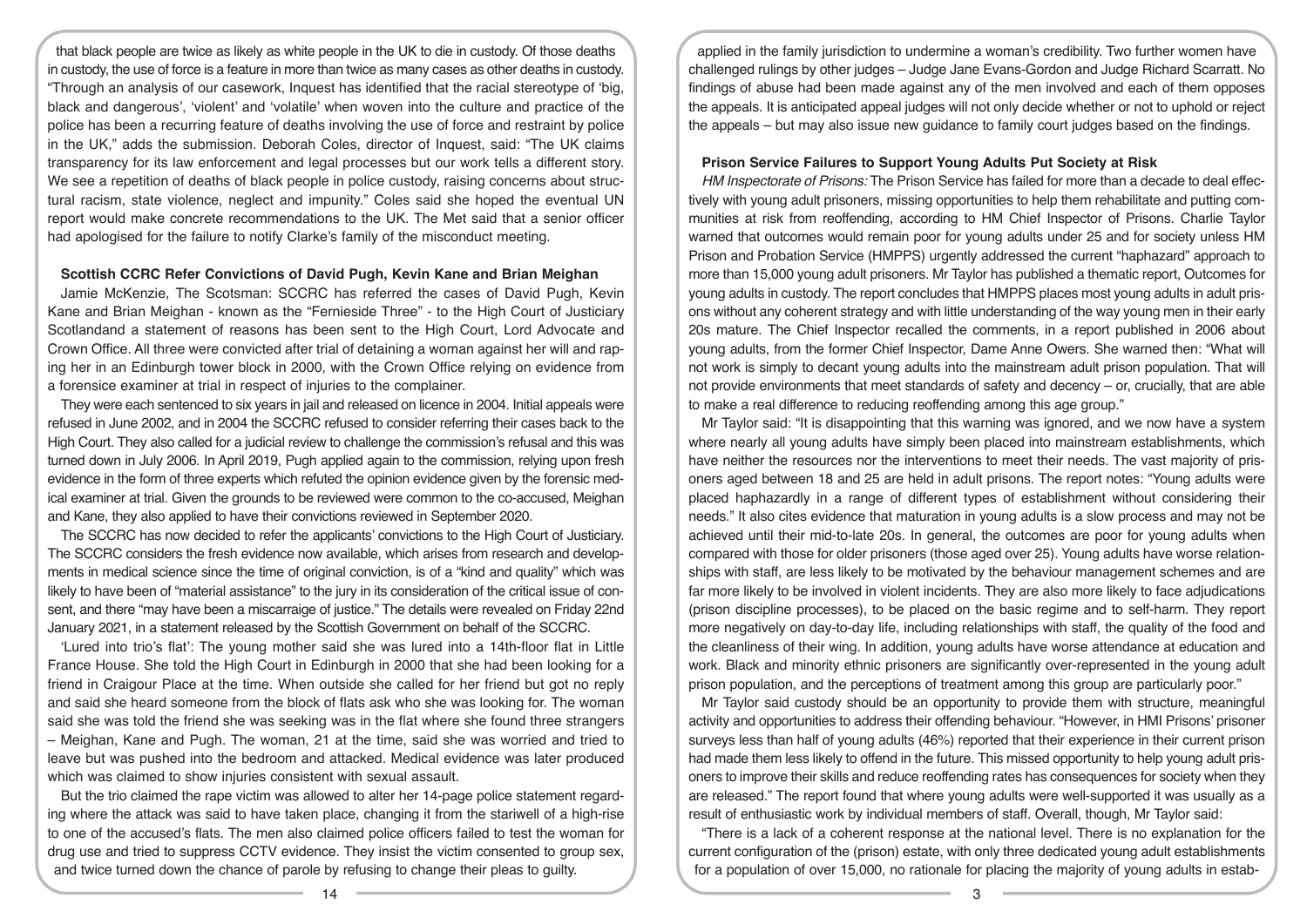lishments that predominantly hold older prisoners and no evidence that placement decisions are made on the basis of need." A different approach was needed, Mr Taylor said. The report identified "specific, properly resourced young adult provision" at Hydebank Wood Secure College, Northern Ireland, as an example of what might be achieved. As the Prison Service plans for recovery from the COVID-19 pandemic, Mr Taylor said, there is both an opportunity and an urgent need to develop specific policies and services for this group. "If action is not taken, outcomes for this group and society will remain poor for the next decade and beyond."

#### **Women Prostituted as Teenagers to Challenge the Retention of Criminal Records**

Jon Robins, Justice Gap: Jon Robins, Justice Gap:A legal challenge begins of the policy requiring the retention of all criminal convictions until a person reaches 100 years of age. The women bringing the challenge were forced into prostitution as teenagers and have multiple criminal convictions for soliciting and loitering. They had previously won a legal challenge of the operation of the Disclosure and Barring Scheme which required them to disclose these records to employers and others (R(QSA and ors) v Secretary of State for the Home Dept [2018] EWHC 639 (Admin)). They are no longer required to show these records of their abuse and exploitation from many years back. However, the National Police Chief Council's policy on deleting records requiring records to be held until the offender reaches the age of 100. This is despite the fact that many of the convictions would no longer be classed as a crime because the offence of soliciting and loitering was amended to exclude children under the Street Offences Act 1959.

The case which is being brought by the Centre for Women's Justice against the Secretary of State for the Home Department. Information on the PNC is available to a wide range of public bodies and some private organisations, as well as to the police, CPS and courts. It can also be accessed by the Royal Mail, trading standards and credit checking organisations. 'As a consequence of meeting a dangerous pimp when I was only 15 who forced me to sell sex for money, by the age of 17 I had 39 convictions for soliciting and loitering,' commented Fiona Broadfoot, one of the women bringing the claim. 'Despite escaping prostitution over thirty years ago, I am horrified that these records of my abuse and exploitation will be retained for another 50 years and be made available to so many agencies.' 'Why should I continue to be judged and stigmatised so many years after I got away from the hellish life I entered as a teenager?' said 'Sam', one of the women providing. Harriet Wistrich, solicitor for the Claimants said: 'What possible justification can there be for keeping such deeply personal, sensitive information on the PNC, particularly where our understanding of prostitution offences has moved forward so far and the women concerned would now be regarded as victims not criminals.'

# **Should Lawyers be Held to Higher Standards**

Benjamin Bestgen considers the fairness of the high standards to which we hold lawyers. Read last week's jurisprudential primer here. The legal profession is a deeply human one and humans are complex creatures. As a species we are capable of extraordinary feats of courage, intellect, wisdom, kindness and good judgement but also equally extraordinary callousness, depravity, greed, violence and stupidity. Most of us probably fall in the ordinary middle: we aren't saints nor villains but embody a mix of good, bad and ugly traits, many of which aren't easily judged objectively: a hardworking, intelligent and outspoken colleague may also be described as an insufferable careerist know-it-all who makes others look bad. A fun social networker appears as untrustworthy gossip to others. One person's incorrigible flirt is another's creepy sex-pest. But what about situations where we need

sate for the reduction in fee income by taking more cases and working longer hours, leading to a stressful and last-minute working culture. 4) Processes at the Legal Aid Agency (LAA) feel obtuse and complicated. There is a widespread perception of a "culture of refusal" at the LAA. 5) Unsustainability for barristers coming in at the junior end, and problems with retention and career development, particularly from those without independent financial means.

Chair of the Bar Council, Derek Sweeting QC said: "Our report finds a civil legal aid system running on an empty tank, kept going by nothing more than the goodwill of the legal profession. This is not a sustainable way to guarantee the future of such an essential service for the public. "The Bar Council has consistently called for a reversal of LASPO, which took many areas of legal aid funding out of scope. Eight years later, we continue to see its damaging effects. We now find ourselves pleading for the bare minimum. We urge the Government to heed the findings of this report and seek to meet the Bar's commitment to social duty and access to justice with some proper investment in, and respect for, the justice system.

#### **Met Police Officer Faces New Hearing Over Death of Mentally ill Kevin Clark**

Mark Townsend, Guardian: A senior police officer cleared of misconduct over the high-profile death of a mentally ill black man is to face fresh disciplinary proceedings because of failings in the original case, the Observer can reveal. After a misconduct meeting last year the officer – who has not been named – was told they had "no case to answer" over the death of Kevin Clarke, who was restrained by up to seven officers in south London in 2018. Clarke's family and the Independent Office for Police Conduct (IOPC) were, however, not notified about the hearing, where they would have been legally entitled to ask questions. Now the officer – after initially refusing – has signed an order agreeing to have the high court quash the original verdict, paving the way for fresh disciplinary proceedings.

Clarke, 35, who was diagnosed with paranoid schizophrenia as a teenager, had been observed by police officers for 13 minutes while suffering a mental health episode as he lay on playing fields in Catford, south-east London. When he attempted to get to his knees he was restrained and handcuffed. Police video reveals Clarke repeatedly told officers: "I can't breathe." An ambulance was called and Clarke was pronounced dead shortly after arriving at Lewisham hospital. An inquest verdict last October concluded the decision to restrain Clarke was inappropriate and contributed to his death. Cyrilia Davies Knight, solicitor for the Clarke family, said: "The family are pleased that the misconduct meeting will now take place again allowing them the opportunity to exercise their right to be present and ask questions. "But it was outrageous that the officer initially disputed the application to quash the misconduct decision, despite knowing there was a clear breach in the regulations." His family also want other officers involved in the restraint of Clarke to face misconduct proceedings, saying they were "shocked and dismayed" this had not happened despite the evidence that emerged during the inquest.

The development in the Clarke case coincides with a submission of evidence into the UN's investigation into "systemic racism" and rights violations committed by police against black people. Launched in the aftermath of the killing of George Floyd in Minneapolis, the submission by the charity Inquest argues that entrenched issues of racism and policing are also evident in the UK. Clarke's case is among a number, it says, that demonstrate law enforcement's negative stereotyping of black people, noting that Clarke had displayed no signs of aggression towards officers who restrained him for 33 minutes.

The 22-page document refers to a recent survey that found 85% of black people in the UK did not believe they would be treated the same way by police as a white person. Recent figures reveal that 7.7% of prisoners in England and Wales are black, despite being 3.4% of the population, and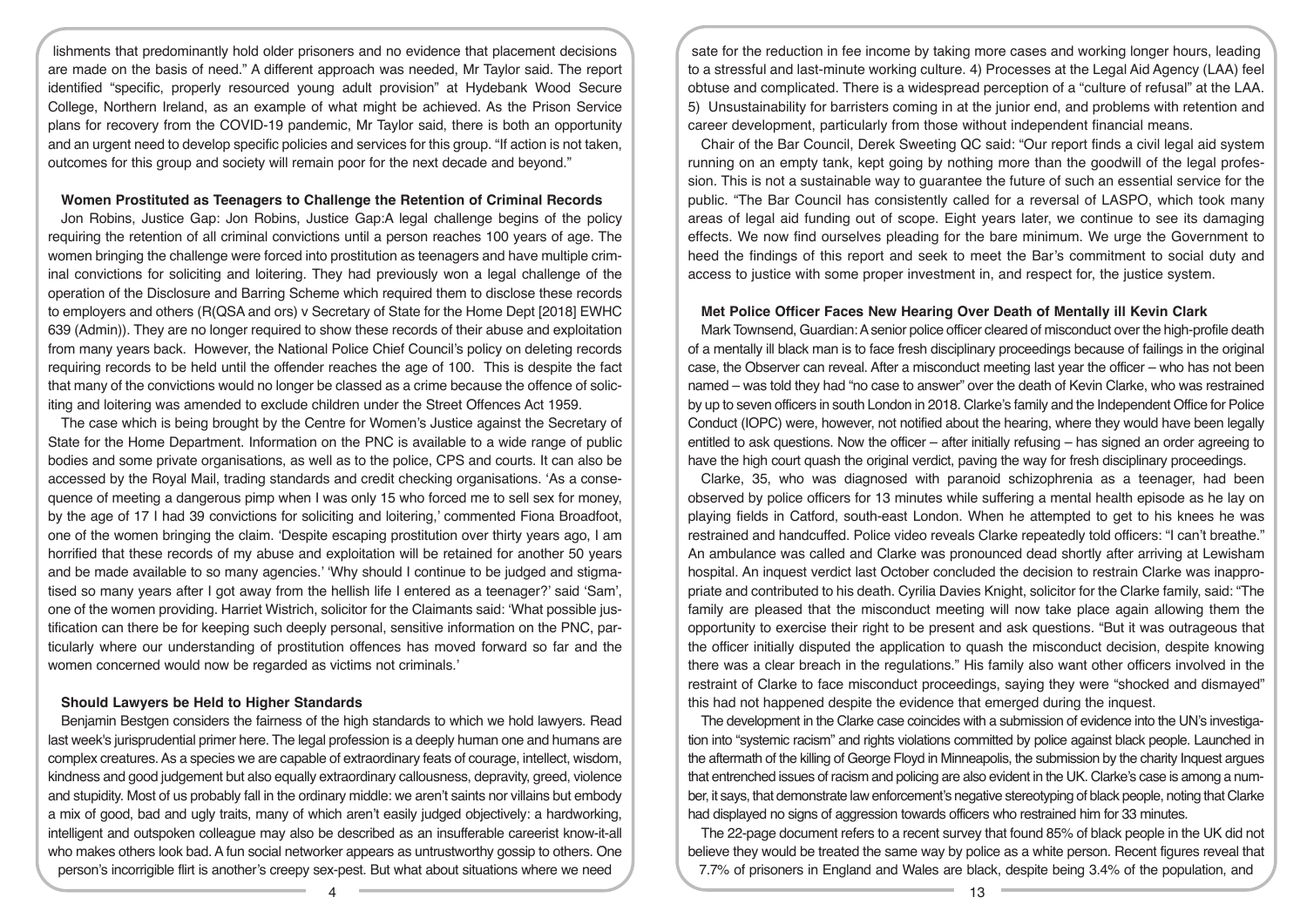titioners treat children of different ethnic communities. The researchers controlled for the practitioner assessments of the children in the study. These assessments are done by youth justice staff who interview any child at risk of getting a criminal sanction, gather information about them and the offence, and make a judgment about the risk that child will reoffend and/or cause serious harm to others. And make an assessment of the child's safety and wellbeing. Even controlling for all the other factors (including the seriousness of the offence), practitioners were likely to score children from ethnic minorities more highly. Black children were assessed as having a higher likelihood of reoffending and of creating serious harm. They were also assessed as less safe.

Unfortunately these risk assessments form the basis of YOT recommendations as to whether a child should be diverted from prosecution or what sentence they should receive. Courts usually follow YOT advice. So if a black boy is assessed as at serious risk of reoffending, the boy is more likely to be imprisoned on remand, more likely to be prosecuted and to get a harsher sentence. The research doesn't say whether the practitioner assessment is right or wrong: "both remand decisions and legal outcomes are affected by practitioner assessments. Differences in practitioner assessments of vulnerability and risk might reflect biases in judgement or actual societal differences in circumstances and wellbeing between children of different ethnicities". Assessment of children's risk of reoffending is notoriously unreliable, whatever the ethnicity of the child. So it's sad that outcomes for black and mixed ethnicity children should be dependent on such (possibly biased) assessments.

This report answers a key question, but begs many others, such as why practitioners assess black children as more risky and dangerous. We do need more research, but we shouldn't wait for results before we act. As David Lammy said, "explain or reform". We should encourage all police, judges, lawyers, social workers and YOT staff to acknowledge this disparity and address any bias in the system. Unconscious bias training doesn't work, but there are other ways of addressing and reducing bias. And it's not just about unfairness. Bias breeds mistrust and mistrust undermines the rule of law.

# **Running on Empty: Civil Legal Aid System**

*Bar Council:* A newly published report "Running on Empty" from the Bar Council, which represents all barristers in England and Wales, reveals the severity of problems in the civil legal aid system. The report, which is based on a series of interviews with barristers and clerks, finds that the role of a barrister, in a climate of underfunding of public services, has been forced to stand in for roles that should have been done by other public services. One participant who works on inquests described the role as "you are half social worker, half handler, part counsellor and then advocate." Civil legal aid barristers, as outlined in the report, can feel underappreciated, but to feel attacked by government, as they recently have, is a new and worrying development. One interviewee said: "I think they, the government, does literally see those who practice in legal aid as just a thorn in their side, and they even seek to undermine them by calling them "activist" lawyers, the lawyers who are representing people and defending their rights in a politically sensitive area."

Key findings: 1) There is a serious problem with inequality of arms when it comes to bereaved families being represented at inquests. A bereaved family is likely to be represented by one junior barrister who, despite best efforts, has not had the time or resource to fully familiarise themselves with the background, get to know the family, investigate the case, and is in court facing a number of more senior practitioners representing state agencies. 2) The widespread closures of advice centres and high street solicitors, and increased pressure on those that remain, have seriously impacted the Bar. 3) Practitioners are having to compen-

greater assurances that a person actually embodies certain character traits important to their role? What about positions where who you are as a person, your private conduct and how you are publicly perceived are not easily separated from your job or office?

Lawyers and particularly judges inhabit such demanding positions – let's look at two examples. 1. As widely publicised, US Supreme Court Justice Brett Kavanaugh's appointment to the court was one of the most dubious and contested in US history. Kavanaugh was accused of sexual assault and inappropriate behaviour towards women, allegations he denies. Kavanaugh was additionally characterised by over 2,400 law professors as biased and lacking the required impartiality and temperament to be a Supreme Court judge. He dismissed his critics as politically motivated, issued blanket denials and relied on Trumpian Republican senators to confirm him to the court. 2. Likewise a matter of public record, newly appointed Irish Supreme Court Justice Séamus Woulfe is a distinguished jurist of good repute. In 2020 he attended a social gathering at a golf club and was accused of breaching Ireland's strict Covid-19 pandemic rules. He was called upon to resign from the court. Woulfe issued an apology and submitted to an investigation by former Chief Justice Susan Denham. Denham concluded that Woulfe's attendance at the dinner had been ill-considered but he had broken no laws or guidelines and demanding his resignation would be unjust and disproportionate. In light of that, Justice Woulfe refuses to resign. Regardless, calls for his resignation continue.

"At all times": We require legal professionals to be people who not just pay lip-service to the rule of law but who lead by example, behaving with integrity, honesty and respect for the law not only in discharging their duties but also in the way they live privately. The Law Society of Ireland reminds solicitors that they are expected to observe and promote certain professional core values "at all times", notably honesty, independence, confidentiality and the duty to avoid conflicts of interest. The Law Society of Jersey states that members of the legal profession in Jersey must not "in their professional and personal lives" act in ways which brings, or may fairly bring, the legal profession in Jersey into disrepute. The Law Society of Scotland notes that solicitors "[…] must be trustworthy and act honestly at all times so that your personal integrity is beyond question."

Many other institutions regulating the legal profession across the world issue similar requirements. One reason is that law is arguably the dominant normative operating system which guides and determines how our society should function. It is not unreasonable to demand that lawyers are, and are perceived to be, fit and proper persons, trustworthy, discreet, independent in judgement and honest. This is even more important for judges, given the immense power judges are entrusted to exercise over the lives, property and civil liberties of all of us.

*Too Demanding?* Moral absolutism is the view that certain actions are always intrinsically right or wrong, good or bad, regardless of consequence or intention. Absolutism is the refuge of the puritan whose worldview demands black and white, right and wrong to be clearly determinable. Analysing moral absolutes, philosophers Plato, Thomas Aquinas and Gottfried Leibniz all pondered varieties of the same dilemma (known as the Euthyphro dilemma), namely whether something is good and just because God wills it so or does God will it because it is good and just? Aquinas thought that the Ten Commandments embodied unchangeable moral standards underpinning most of natural law and that not even God could change them. However, God could change what individuals might deserve in specific cases – not all killings or thefts may be equally wrong. A secular analysis can likewise determine that an absolutist position on compliance with moral or legal standards is unrealistic and probably unjust. Lawyers are human beings and despite best efforts, they sometimes fall short without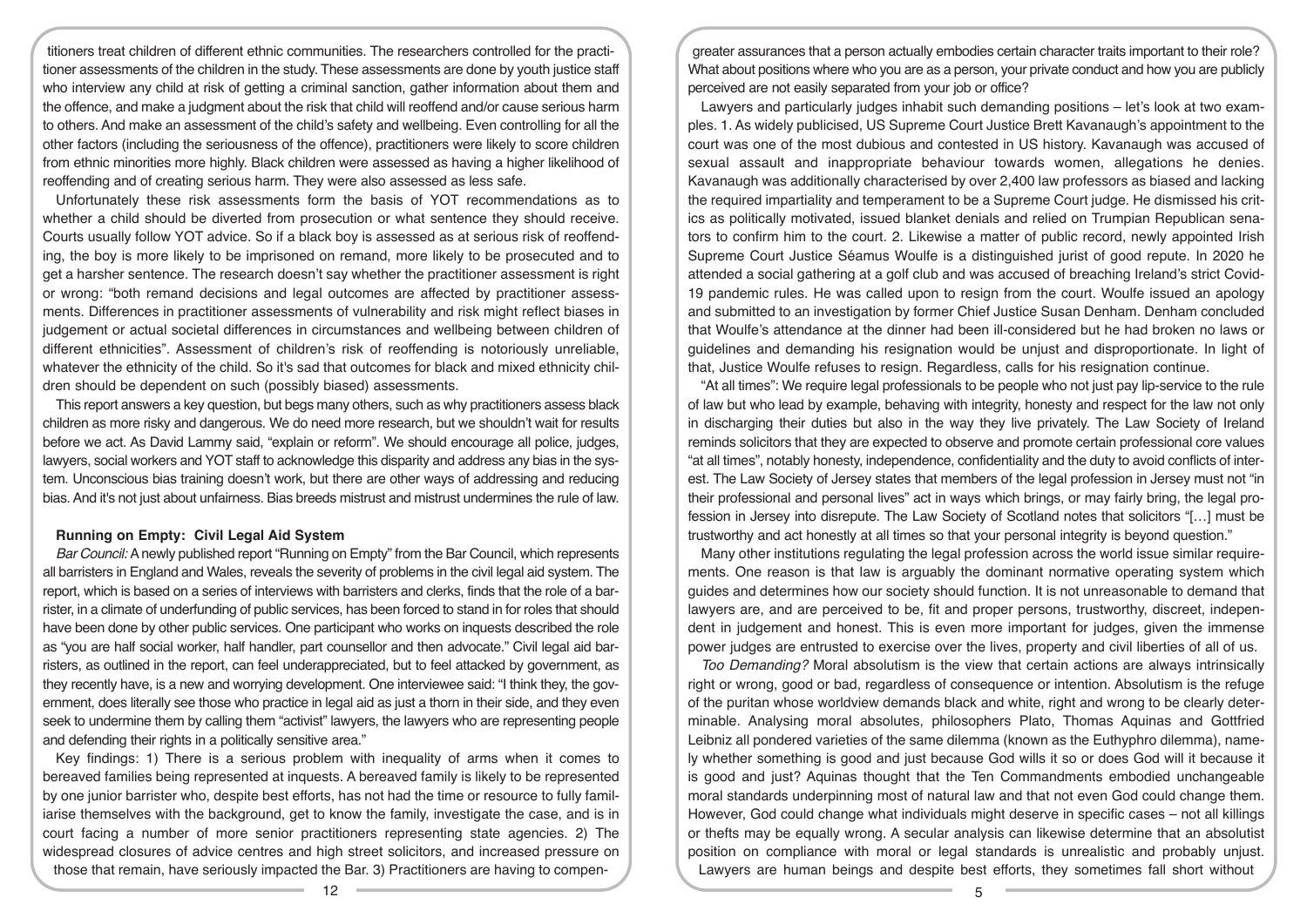meaning to. Laws themselves are not always clear either, context and facts matter and sometimes intentions and motivations do too.

*What are Codes of Conduct for?* Professional codes of conduct attempt to protect the legal profession as much as society at large from clear violations and untrustworthy persons, unfit to be active parts of the legal system. Lawyers who lie to clients, mislead the court, tamper with evidence, steal, assault, embezzle, defraud or abuse their position of trust are routinely disbarred. Judges who are, or are perceived to be, biased, intemperate, corrupt, mentally unstable or act without regard for the law need likewise to be removed or the entire justice system may lose society's trust and confidence. The standards legal professionals are expected to adhere to are very high indeed. Even minor violations that would not really affect most nonlawyers can end a lawyer's career: junior lawyer Adam Kemeny was struck off for dodging £650 worth of train fares, his junior status and remorse afforded him no clemency.

*Separating Wheat From The Chaff!* In the case of Séamus Woulfe, it appears that he was duly investigated and it was found that he broke no law and didn't deliberately violate pandemic guidelines either. The very public debate around his position and the scrutiny and humiliation that comes with it as well as the professional reprimand he may well get could be considered punishment enough. Thousands of people who aren't judges do worse every day and evade scrutiny entirely or simply ride it out unpunished – like Dominic Cummings. The legal profession and the general public must remain able to differentiate between a Brett Kavanaugh and a Séamus Woulfe. The former arguably should have stepped down or never have been confirmed and brings the US Supreme Court into disrepute just by sitting on the bench. The latter did something ill-considered but, assuming the Denham investigation was conducted fairly and properly, nothing illegal nor anything that could reasonably cast doubt on his suitability as a judge or good character. For a profession very much accustomed to human flaws and shortcomings, an absolutist, "holier than thou" approach is unhelpful and likely unsustainable. Lawyers and judges are rightly held to higher standards of behaviour but fairness and proportionality still matter.

#### **Damages Arising From Malicious Prosecution - Notorious Daniel Morgan Murder**

The Court of Appeal today (20/1/21) handed down their judgment in Rees v Commissioner of Police of the Metropolis [2021] EWCA Civ 49, in which the parties had sought to challenge the decision of Cheema-Grubb J to award Jonathan Rees £155,000 in damages for malicious prosecution and misfeasance in public office, following his misconceived and wrongful prosecution for the notorious and unsolved murder of Daniel Morgan on 10 March 1987. Rees and his coaccused Glenn Vian spent 682 days in prison, a significant period of which was in Category A, followed by a year with stringent bail conditions. Rees and his co-accused had sued the Metropolitan Police, but in a highly controversial judgment Mitting J. found that whilst the senior investigating officer had perverted the course of justice by concocting evidence against the men, that, (legally) deprived them of damages, as properly analysed it was a case of noble cause corruption. What mattered, when he fabricated the evidence of an eye witness was whether he believed the men were guilty, which he did. (The judgment can be found here) The Court of Appeal overturned the judgement and sent the case back for an assessment of damages.

Cheema Grubb's damages award included £60,000 for loss of liberty, £27,000 for distress arising from the prosecution, £18,000 for aggravated damages and £50,000 for exemplary damages (one third share of the overall exemplary damages award of £150,000). In his challenge to her award the Appellant argued that the judge had erroneously distinguished loss

The CCRC is still working on a number of other Post Office cases. Following themostrecent referrals, we currentlyhave 12 Post Office cases underreview andwe have received a further eight newapplicationswhich are being considered. The CCRC is aware that the Post Office has identified several hundred prosecutions brought since the Horizon system was installed and that the Post Office is looking at those cases to see whether the CCRC referrals and/ or the High Court judgments, have any implications for post-trial prosecution disclosure.

The CCRC's position is that if anyone believes their criminal conviction may be unsafe because of the impact on their case of problems with the Horizon computer system, they should consider challenging their conviction. If they have not already appealed and wereconvictedin a CrownCourt orwere convicted in a magistrates' court after pleading not guilty, they can still appeal in the normal way (seeking leave from the court where necessary). Guidance and thenecessary forms can be found here: If they have already tried to appeal andfailed, orpleaded guilty in a magistrates court (from where there is no right of appeal against conviction following a guilty plea), they should consider applying to the CCRC for a review of their Horizon-related conviction. Details of how to do so can be found on the CCRC website atwww.ccrc.gov.uk

#### **How is the Criminal Justice System Stacked Against Black Boys?**

Transform Justice: When I discuss ethnic disproportionality in child prisons – pointing out that over half the children in custody are from BAME communities – people sometimes respond "but that must be because BAME children are accused and convicted of more serious crimes". Or "but BAME children live in poor communities, and it's their class rather than their race which effects outcomes". These explanations are possible, but I've never been convinced. If nine out of ten London children who are remanded are from BAME communities, it just seems pretty unlikely that their race has nothing to do with it.

A new report published by the Youth Justice Board nails the evidence and proves that race alone is a factor in sentencing and remand outcomes for children – something activists and others have been saying for a long, long time. The report is not a light read, but it is thorough. The researchers gathered data on thousands of English and Welsh cases, and information provided in practitioner assessments. They analysed all demographic information, the offences themselves, and the practitioner assessments, and worked out whether children from some BAME communities got different outcomes.

The disproportionality of outcomes "disappeared" in a number of scenarios when demographic and offence related factors were controlled for (eg the seriousness of the offence). But by no means all: Mixed ethnicity and black children were still more likely to be remanded in custody and, if not remanded, more likely to be subject to restrictions on bail. Black children were less likely to get a first tier (least punitive) court sentence and more likely to get sentenced to imprisonment. Black, Asian, and mixed ethnicity children were less likely to be diverted from prosecution through the use of out of court disposals.

This study shows clearly that outcomes for children from some ethnic minority communities, particularly black children, are more punitive. And this is only looking at the final stages of the criminal justice process – at children accused of/charged with crimes. Before they even get to that point there is a big discrepancy in stop and search and arrest rates. In 2019, black children were just over four times more likely to be arrested than white children.

This research doesn't explain why black and mixed ethnicity children end up being sanctioned/remanded/punished more harshly, but it does point to one area of concern – how prac-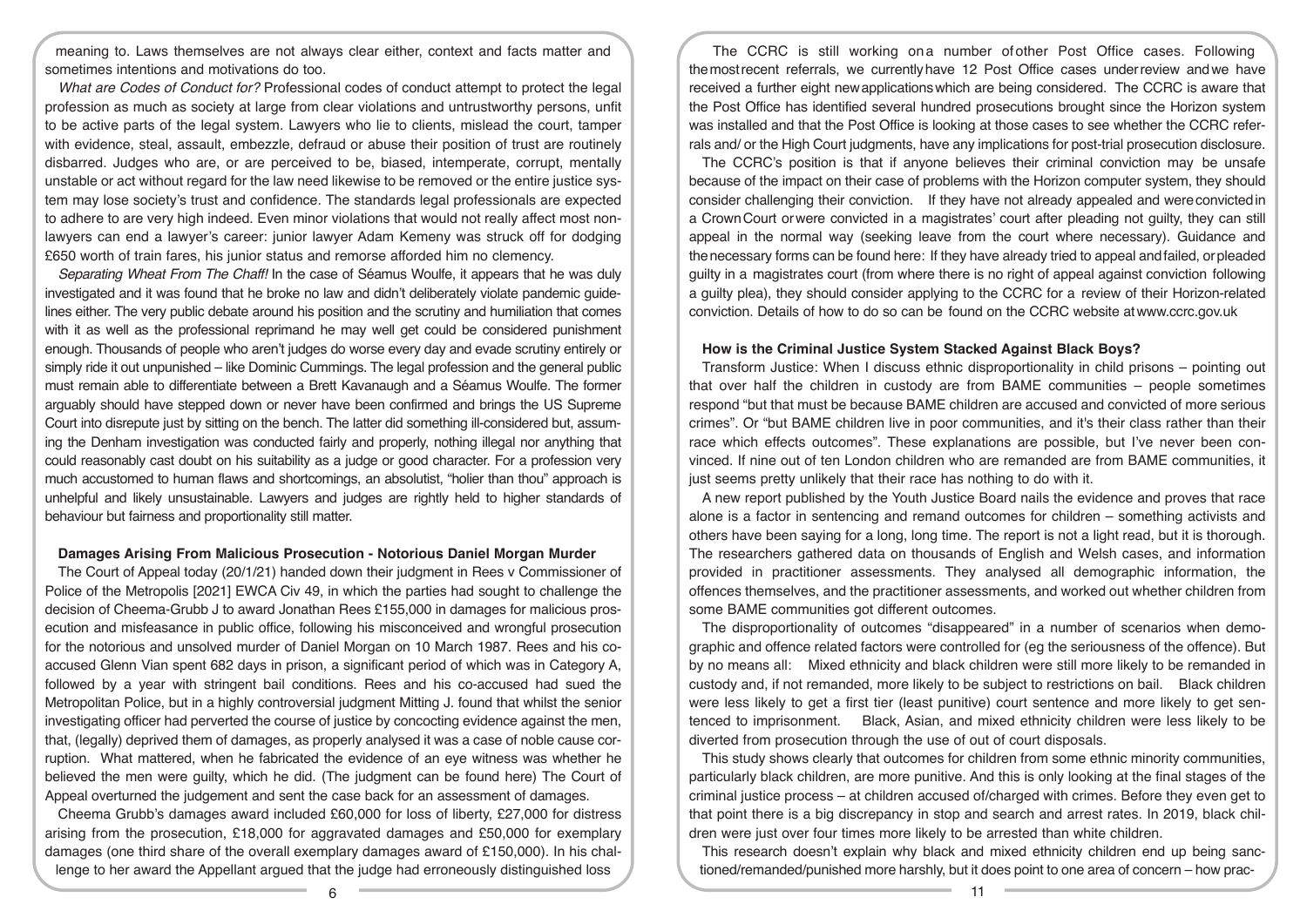Announcing the funding, the government reiterated its promise to cut the number of women in custody and provide effective support to deal with problems which could lead to crime in the first place or reoffending. But it admitted there could be a temporary rise of inmates in the near future as the number of investigations and prosecutions is expected to increase amid the hiring of 20,000 more police officers. It added that the number of women in custody has fallen by 10% since 2010 and stressed that government investment in community services should see this trend continue in the long-term. If the number of women in prison falls longer term, the MoJ says the new modern facilities will allow the Prison Service to close old accommodation.

Campaigners largely welcomed the announcement, but warned the efforts do not go far enough to tackle longstanding problems. Kate Paradine, chief executive of charity Women in Prison, said: "This pledge and funding are just the start, and a far cry from what is needed in order to provide stability for women who face the sharp end of our society." She called on the government in its upcoming Budget to safeguard the future of women's centres, which she described as an "anchor that stop women being swept up into crime" but warned were "facing a funding cliff edge in April". Emily Evison, policy officer at the Prison Reform Trust, said the plans would need to be backed up by "action on the ground to prove effective", adding: "Instead of planning for a rise (in women prisoners), the government should redouble its efforts to ensure women are not being sent to prison to serve pointless short sentences." Andrew Neilson, director of campaigns at the Howard League for Penal Reform, said: "If the goal is to reduce the number of women entering the criminal justice system, then today's announcement shows that ministers are looking at the issue down the wrong end of a telescope", claiming the funding promised was "dwarfed" by the cost of the extra prison places.

# **CCRC Refers Four More Post Office Horizon Cases**

Criminal Cases Review Commission has referred the cases of a furtherfour former Post Office workers for appeal. The referrals bring to 51 the number of cases to be sent for appeal so far on grounds related to the Horizon computer system. Two cases have been referred to the Court of Appeal and two to the Crown Court. The cases referred to the Court of Appeal are: Roger Allen, who pleaded quilty to theft at Norwich Crown Courton 7th April 2004 andwas sentencedwas six months' imprisonment1. Pamela Lock, who pleaded guilty to false accounting at SwanseaCrown Court on 1stNovember 2001 and was sentenced to 80 hours of unpaid work and ordered to pay, £26,071.53 compensation and £500 costs.     The cases referred to the Crown Court (because the convictions arose in a magistrates court) are: OyetejuAdedayo who pleaded guilty to false accounting at Medway Magistrates' Court on 19th January 2006 and was sentenced to 50 weeks' imprisonment suspended for 24 months with 12 months of supervision and 200 hours of unpaid work. and Parmod Kalia who pleaded guilty to theft at Bromley Magistrates' Court on 17th December 2001 and was sentenced to six months' imprisonment at Croydon Crown Court on 8th March 2002.

Allthe CCRC referrals so far have been madeon the basis ofan abuse of process argument concerning issues with the Post Office's Horizon computer system which may have had an impact on the safety of the convictions. Then CCRC believes the argument gives rise to a real possibility that the appeal courts will quash these convictions. More details about the circumstances of the convictions and the reasons for the CCRC referrals are setout inour first Post Office referrals press release from from 26th March 2020 which can be seen here: CCRC to refer 39 Post Office cases on abuse of process argument | Criminal Cases Review Commission.

of liberty awards in immigration detention cases from those in a non-immigration context. He also took issue with the Judge's failure to award interest. The Respondent cross- appealed, challenging the Judge's award of exemplary damages. Whilst both parties lost their respective appeals, the Court of Appeal made a number of helpful observations, both in relation to loss of liberty damages cases and exemplary damages generally.

In particular: Awards in immigration detention awards should not be placed in a separate silo from awards in non-immigration cases. That said, the Court should exercise some caution in the use of comparators and not treat such cases without differentiation (paragraphs 28-29) Pre-judgment interest should not be awarded in cases involving damages for loss of liberty and malicious prosecution. However judges should award damages to both reflect intervening inflation and also to reflect the fact that the award of damages is being calculated by assessing the situation up to and as at the date of judgement (reflecting the time taken for a Claimant to be finally vindicated). It would be, further, good practice for a Judge to expressly state, albeit briefly, that that is what they have done (paragraphs 45 and 47) The absolute maximum for exemplary damages set out by the Court of Appeal in Thompson is not to be read in such a limited way and is, in any event, not directed at a case involving more than one Claimant. (paragraphs 53-54).

# **Terminating the 'Imprisonment for Public Protection' (IPP) License**

*Giovanni Di Stefano:* It is somewhat unfortunate that prominent notices have not been issued by HM Prison & Probation Service or the Parole Board regarding the mechanism for terminating the "IPP" License which was scheduled to last 99 years. Those 2,000 or so prisoners that are still subject to serving the now long abolished IPP sentence and/or those who are subject to having being recalled, now have a window of opportunity to terminate their license. Under the Crime (Sentences) Act 1997 S.31A anyone subject to a sentence under the Criminal Justice Act 2003 S.225 (long ago abolished) and anyone in custody subject to having been recalled can apply to the Parole Board for consideration to be given to terminate their license ten years after their initial release, regardless of whether they have subsequently been recalled and re-released.

The State empowers the Parole Board - itself a creature of Statute - to terminate an IPP license. Rule 31 of the Parole Board Rules 2019 explains the mechanism with regard to the application. Applications for terminating the IPP License are to be made by the offender in proper or through his/her lawyer of choice. The application is directed to the Parole Board directly by simple letter/email or via the Community Offender Manager, commonly known as the 'outside Probation' officer. Once the application is received by the Parole Board notification is sent immediately to the PPCS (Public Protection at the MOJ) via a standard direction and provide a copy to the Applicant. The PPCS will then immediately notify the Community Offender Manager who must prepare an appropriate report that is added to the dossier of information that the Parole Board will need so that it can properly and fairly consider the application. Once the Parole Board receives the said dossier of information, it is duty-bound to carry out a risk assessment in a fair and just manner to establish whether the license can be terminated or whether there remains a requirement to protect the public.

The Parole Board are able to make either decision: 1) Terminate the License 2) Amend the License 3) Refuse the Applications. It follows that if the application is refused, it may he In the event an application is refused, it is subject to review every year. Once a license is terminated, the offender will not be subject to supervision or recall. Section 31A of the Crime (Sentences) Act 1997 was inserted by the Criminal Justice Act 2003 and has been amended by